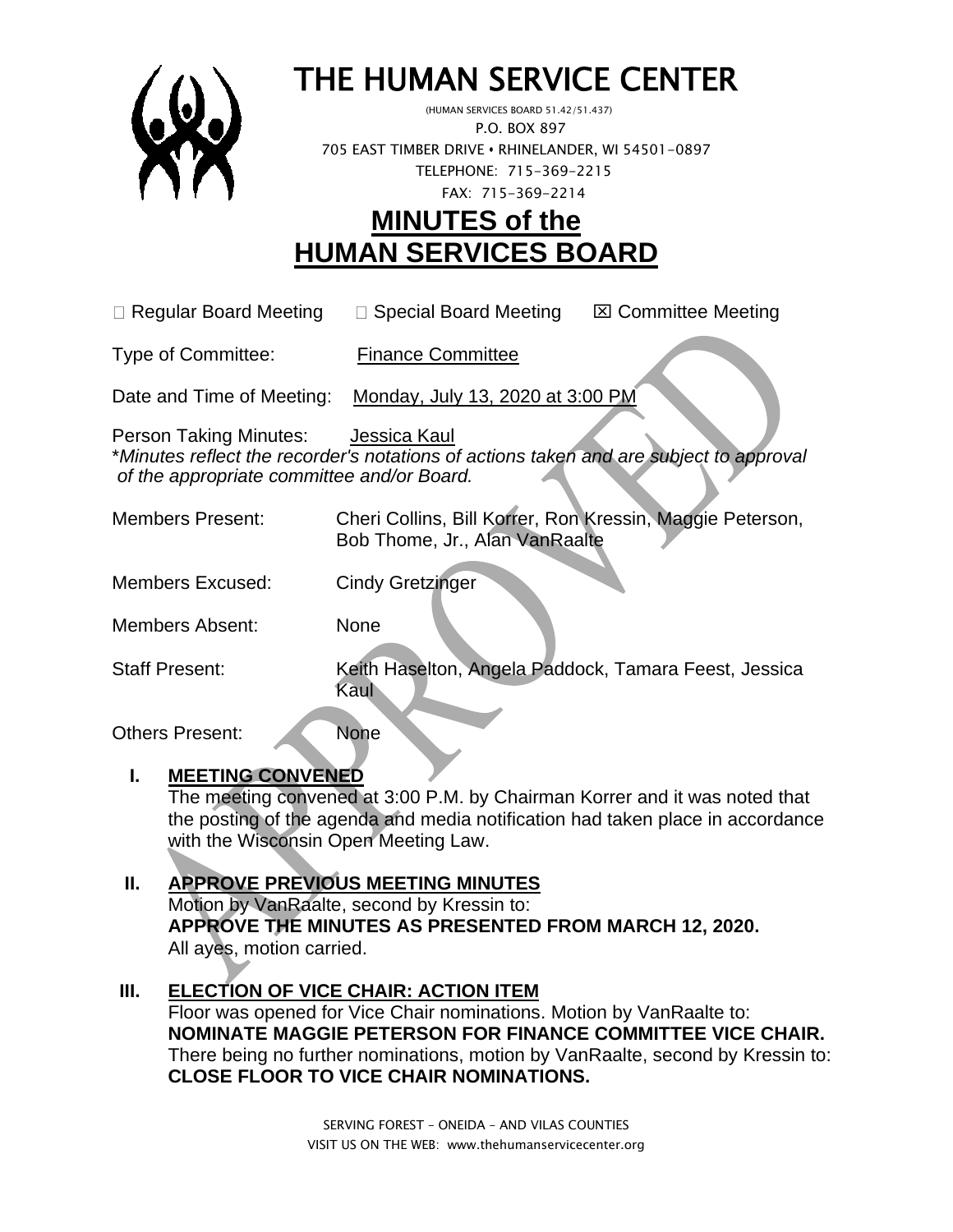All ayes, motion carried. Maggie Peterson elected as Finance Committee Vice Chair.

#### **IV. ELECTION OF SECRETARY: ACTION ITEM**

Floor was opened for Secretary nominations. Motion by Kressin to: **NOMINATE ALAN VANRAALTE FOR FINANCE COMMITTEE VICE CHAIR.**  There being no further nominations, motion by Korrer to: **CLOSE FLOOR TO VICE CHAIR NOMINATIONS.**  All ayes, motion carried. Alan VanRaalte elected as Finance Committee Secretary.

### **V. KOINONIA WINDOW REPLACEMENT: ACTION ITEM**

Paddock presented the committee quotes for window replacement on the residential portion of the Koinonia building. The committee reviewed the quotes and discussed the options. It was relayed that the Building & Grounds Committee had recommended the Shiloh Construction quote for aluminum clad windows be forwarded to Finance for review.

Motion by VanRaalte, second by Kressin to:

### **APPROVE AND FORWARD TO BOARD THE ALUMINUM CLAD WINDOW REPLACEMENT QUOTE FROM SHILOH CONSTRUCTION IN THE AMOUNT OF \$47,423.**

All ayes, motion carried.

### **VI. REVIEW AND CONSIDERATION OF INVOICES OF THE HUMAN SERVICE CENTER: ACTION ITEM**

Haselton provided the committee with a check run summary and a detailed report of checks from 6/12/20 to 7/8/20. The committee reviewed the expenditures. Motion by VanRaalte, second by Kressin to:

#### **APPROVE ALL INVOICES OF THE HUMAN SERVICE CENTER.**  All ayes, motion carried.

# **VII. 2019 FINANCIAL UPDATE AND AUDIT EXIT CONFERENCE**

Haselton presented the committee with a handout reviewing 2019 unaudited financials. He noted that the audit is taking place virtually this year due to COVID-19 and we have not yet received the final year-end report. Haselton reported that we ended 2019 with a \$334,752 surplus. He explained to the committee the reasons behind the surplus, including unfilled vacant positions, a decrease in hospitalizations, and the receipt of grant funding. He noted that program outcomes came in very close to projections.

Korrer provided addition information to the committee regarding the cost of involuntary hospitalizations and the challenges surrounding anticipating the costs. The committee reviewed the unaudited 2019 finances and discussed.

Maggie Peterson joined the meeting at 3:26 PM.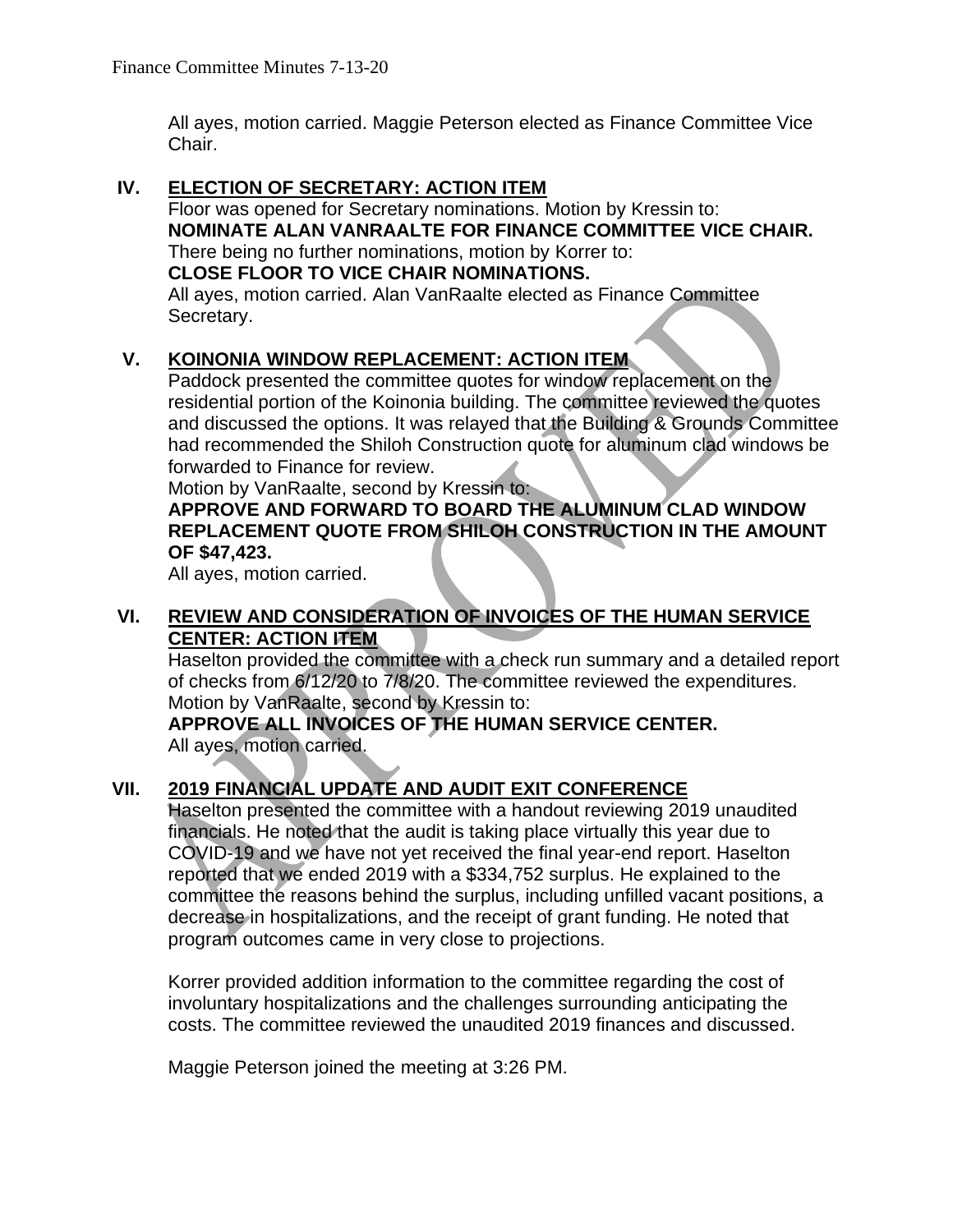### **VIII. 2019 SUPLUS PLAN**

## **a. BOARD RESTRICTED FUNDS: ACTION ITEMS**

**i. KOINONIA Surplus \$143,065**

Haselton reported to the committee about a \$143,065 Koinonia surplus from rent paid. His recommendation for the surplus funds is that they go into the general building fund to be used for both properties. The committee discussed the funds and their usage. Motion by VanRaalte, second by Peterson to:

**MOVE THE \$143,065 FROM KOINONIA SURPLUS TO THE BUILDING FUND #2913 AS OF DECEMBER 31st, 2019.** All ayes, motion carried.

#### **ii. Technology Upgrades**

Haselton reported to the committee the ongoing need to upgrade technology. A sizeable upgrade has recently been made but in an effort to be more proactive, he recommended to the committee that a portion of the 2019 surplus be restricted and put into a general technology upgrade fund. The committee discussed the agency IT needs, and it was noted that the agency should create a plan for IT upgrades. Motion by Peterson, second by Collins to: **DESIGNATE \$150,000 FROM 2019 SURPLUS TO BE PUT INTO A GENERAL INFORMATION TECHNOLOGY FUND.** 

All ayes, motion carried.

### **IX. 2020 FINANCIAL UPDATE**

Haselton provided an overview of 2020 financials year-to-date and provided the committee a handout. He noted that the agency has seen savings due to a sharp decrease in travel expenditures due to the COVID-19 pandemic. There has been a slight increase in expenditures for agency cell phones for remote staff in addition to cleaning supplies.

He noted that Medicaid moved quickly to modify approvals so that we are able to be reimbursed for services that are being done "virtually" due to the pandemic.

Haselton reported that there in an agency surplus through May due largely to a decrease in involuntary hospitalizations, which are difficult to project. He noted that programs are performing as expected so far.

### **X. 2021 BUDGET PREPARATION**

#### **a. COST OF LIVING ADJUSTMENT: ACTION ITEM**

Feest reported to the committee that 2021 budgeting process is underway, including the system costs Haselton provided the committee a handout that illustrated the recent cost of living adjustments that have been made by the agency and noted that the agency's increases have lagged 3.6% behind increases in the Consumer Price Index since 2016, when the new wage scale was implemented. Feest requested that the committee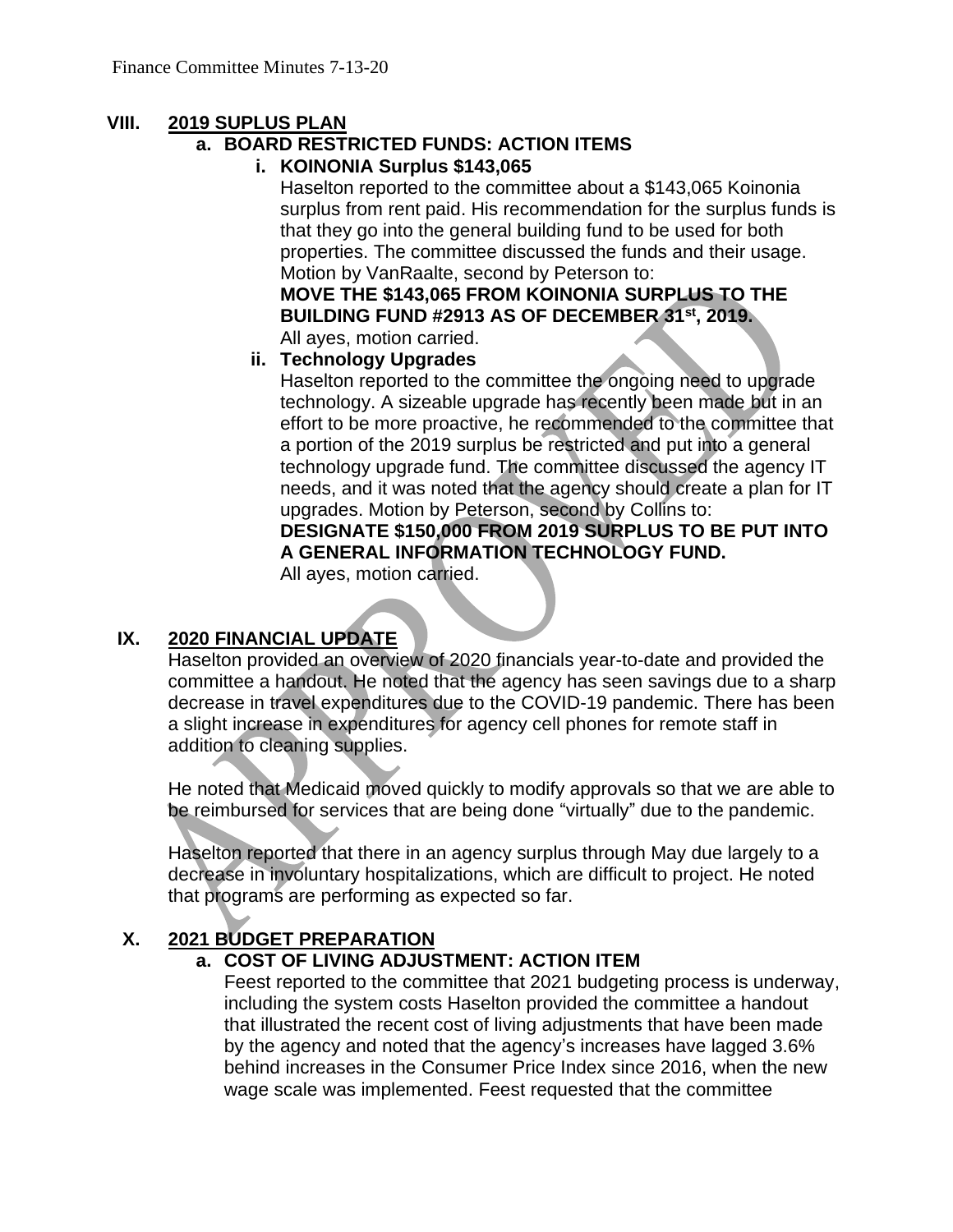approve a 3.5% cost of living adjustment for the 2021 budget. She explained how the wage step increases are structured and how the increases are tied to performance indicators. She noted the savings that are being realized from the change in health insurance carriers and that she would like to pass some of those savings on to staff.

The committee discussed the cost of the 3.5% increase and discussed whether hiring and retention might be helped by a cost of living increase. Staff discussed with the committee our current retention and hiring strategies in addition to the cost of hiring and training new staff. It was noted that a cost of living increase could feasibly lead to decreased involuntary hospitalization costs by helping to ensure that the agency is fully staffed by well-qualified and well-trained individuals. Motion by Peterson, second by Kressin to:

### **APPROVE AND FORWARD TO BOARD A 3.5% COST OF LIVING INCREASE FOR THE 2021 BUDGET.**

All ayes, motion carried.

#### **XI. 2020 RATE APPROVAL: ACTION ITEM**

Haselton reported to the committee that a new requirement from DHS states the the Board needs to approve our service rates on a yearly basis. He provided a handout to the committee that notes our rates for each service. The committee reviewed the handout. Motion by VanRaalte, second by Kressin to: **APPROVE 2020 SERVICE RATES AS PRESENTED.** 

All aye, motion carried.

### **XII. 2021 RATE CALCULATION METHODOLGY: ACTION ITEM**

Haselton provided the committee with a worksheet illustrating how we determine our current rates for services in addition to three other methods most commonly used to calculate rates. He relayed how our agency considers billable time, nonbillable time, and direct support time when calculating our rates.

Haselton explained the three approaches and requested the committee's preference. The committee discussed. Feest noted the importance of billing the true cost of service as opposed to billing at the Medicaid reimbursement rates. It was noted that we need to have a standardized method in place to calculate rates across all programs. Our current calculation is *cost plus markup divided by billable hours*, reflected as "Approach 1" on the handout. Motion by Kressin, second by Peterson to:

**CONTINUE TO USE OUR CURRENT RATE SETTING METHODOLGY AS PRESENTED WHEN CALCULATING 2021 SERVICE RATES.** 

All ayes, motion carried.

**XIII. NEXT MEETING DATE**

August 13th, 2020 at 4:30 PM.